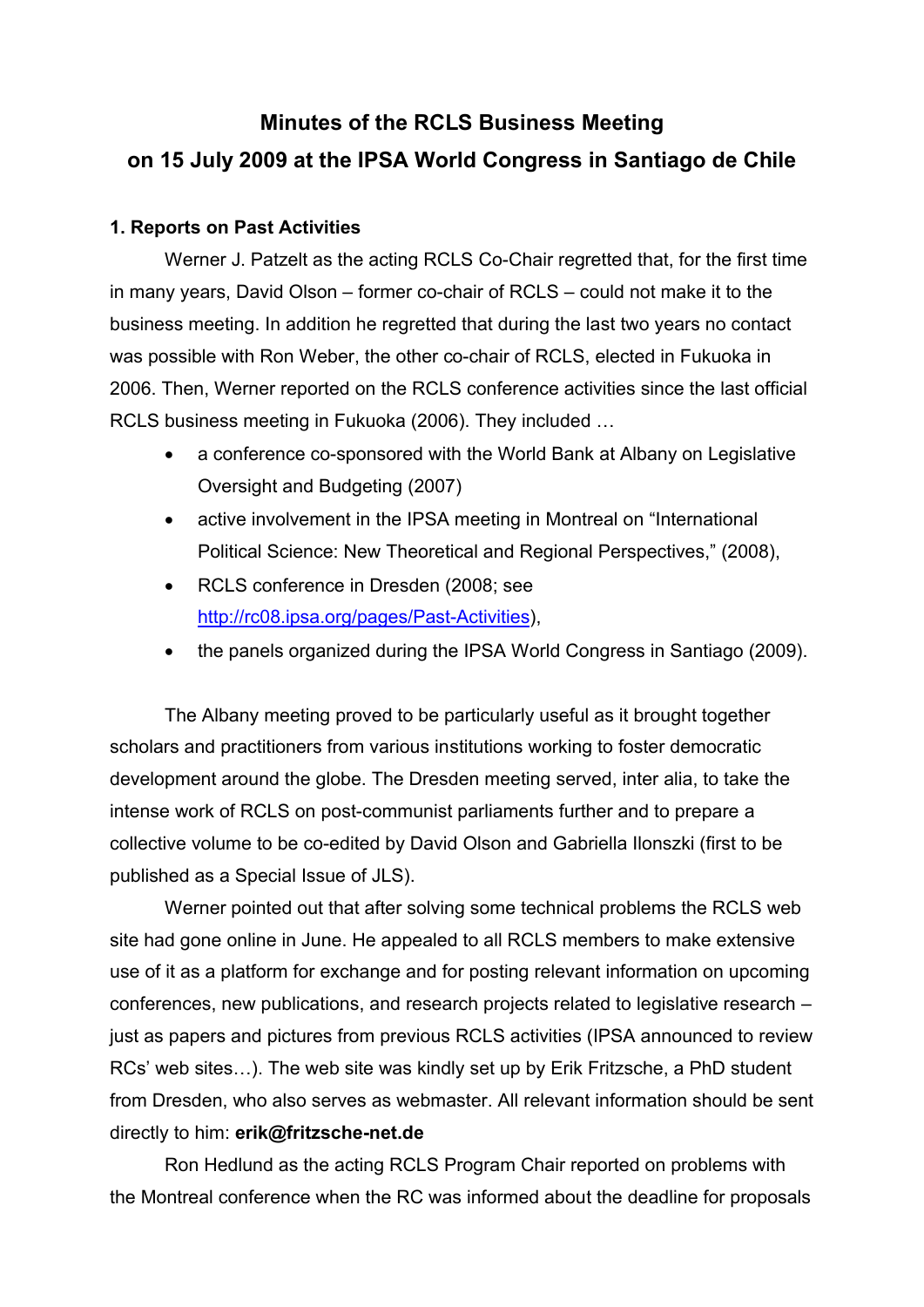much too late. The respective paper by Ron, Werner and David is available on the RC's web site: www.rcls-ipsa.org. At the 21<sup>st</sup> IPSA World Congress in Santiago four RC panels were organized all of which attracted a respectable audience. In addition, three Special Session panels included papers proposed to RCLS. Ron succeeded in getting all RCLS related papers accepted. He referred to technical problems with uploading papers on the Congress web site (faced by many of us) and some last minute changes to the program which gave him a hard job as program chair. He expressed his hope that the next program chair will face less organizational challenges.

Edward Schneier as acting RCLS treasurer reported on the RC's financial situation. After some problems with the funding of the Albany conference there are now 1.060 \$ on the account. This money might be (partly) used for a RCLS conference in Missouri (most probably) in 2011.

# **2. Elections of Co-Chairs, Program Chair, Treasurer and Members of the Executive Committee**

Werner J. Patzelt and Peverill Squire were elected unanimously as Co-Chairs of RCLS for the period 2009 to 2012. Zdenka Mansfeldová was elected as the Program Chair for that period, and Edward Schneier got re-appointed as the RCLS Treasurer. All of the above happily accepted their election. In addition to them, the Executive Committee of the RC was elected. It now consists of the following members, who had agreed to run and to accept possible election before the business meeting:

Louise Davidson-Schmich, University of Miami Michael Edinger, University of Jena Omer Genckaya, Bilkent University, Ankara, Turkey Keith Hamm, Rice University Reuven Hazan, Hebrew University Ron Hedlund, Northeastern University, Boston Allan Kornberg, Duke University (Founding Member) Irina Khmelko, Georgia Southern University Cristina Leston-Bandeira, University of Hull Irmina Matonyte, Institute for Social Research, Vilnius, Lithuania Michael Mezey, Depaul University Robert Nakamura, Center for Legislative Development at Albany Philip Norton, University of Hull David Olson, UNC-Greensboro John Owens, University of Westminster Hilmar Rommetvedt, International Research Institute, Stavanger, Norway Edward Schneier, prof. em.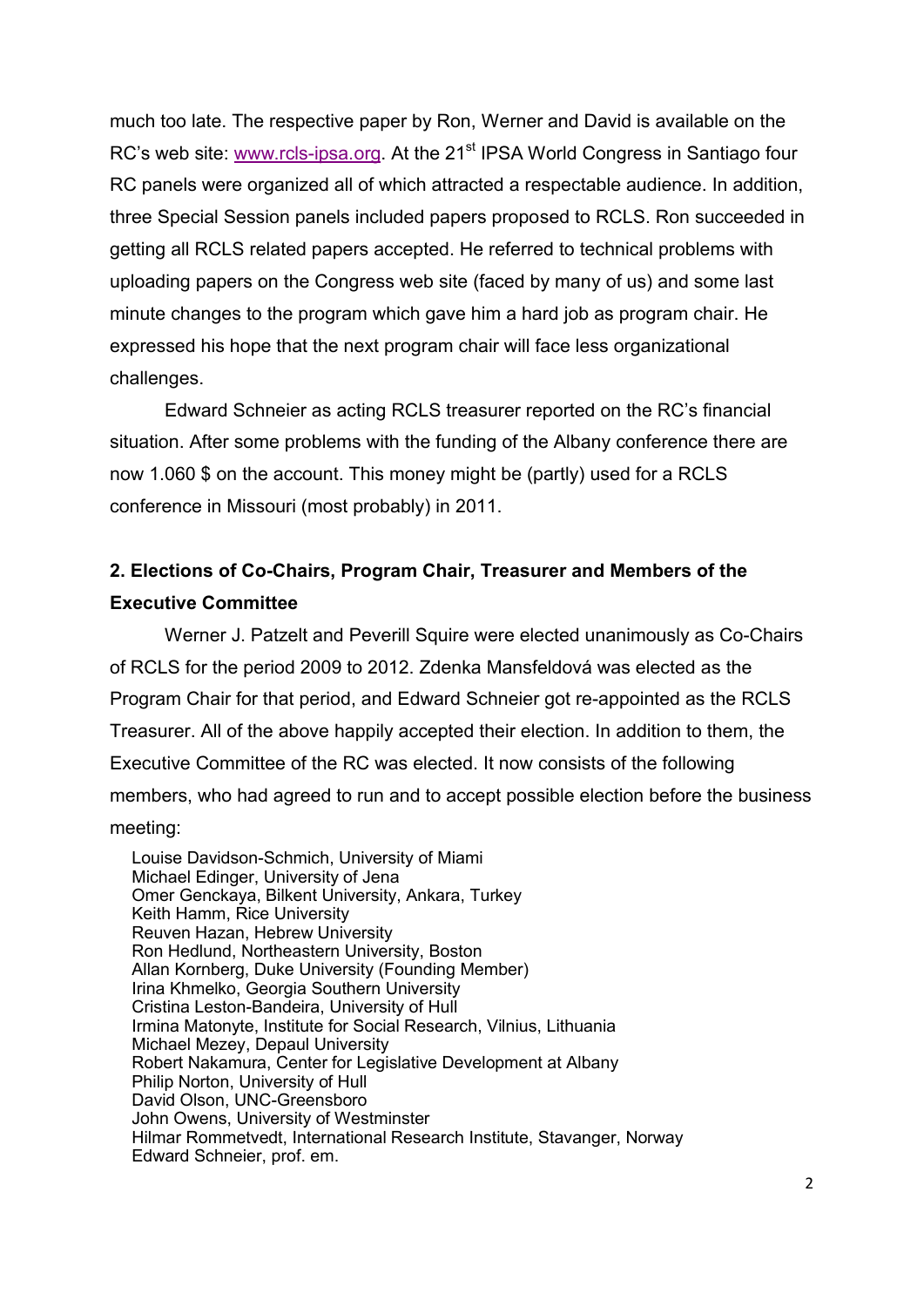Barbara Sinclair, UCLA Steven Smith, Washington University Drago Zajc, University of Ljubljana

#### **3. Future RCLS Activities**

#### *Planned / Scheduled Conferences and Workshops*

- 12-13 September 2009 *Workshop on Parliamentary Surveys* in Berlin: RCLS will serve as a co-sponsor of this small-scale workshop along with the Collaborative Research Centre 580 (Jena) and the GESIS (Berlin). For further information contact Michael Edinger (michael.edinger@uni-jena.de).
- 7-9 January 2010 *Annual Meeting of the Southern Political Science Association* in Atlanta: Irina Khmelko organizes a panel on "Legislative Institution Building in Developing Democracies" on behalf of RCLS (see Werner's previous email). Since so far very few submissions have been delivered, the Co-Chairs strongly encourage RCLS members to consider their participation in this panel.
- 18-20 March 2010 *IPSA Conference* "Is there a European Model of Governance? A Comparative Perspective" in Luxemburg: the RCLS will cochair a panel on "European, National, and Regional Parliaments and EU Law-Making".
- 2010 *RCLS Conference* on Parliaments and Parliamentarism in the Arab World, to be organized in co-operation with Alae Eddin Serrar (USAID Program Manager in Morocco). Werner reports that recent attempts to proceed with preparing such a conference have not been particularly successful but that he continues to contact Alae. The German Konrad Adenauer Foundation might be willing to co-sponsor such a conference.
- 2011 *RCLS Conference* in Missouri, to be organized by Peverill Squire.

## *Topical Focus*

The following topics were suggested for further RCLS work:

- Parliaments and parliamentarism outside the Western world (see also RCLS conference planned for 2010)
- Comparative research on state and national parliaments